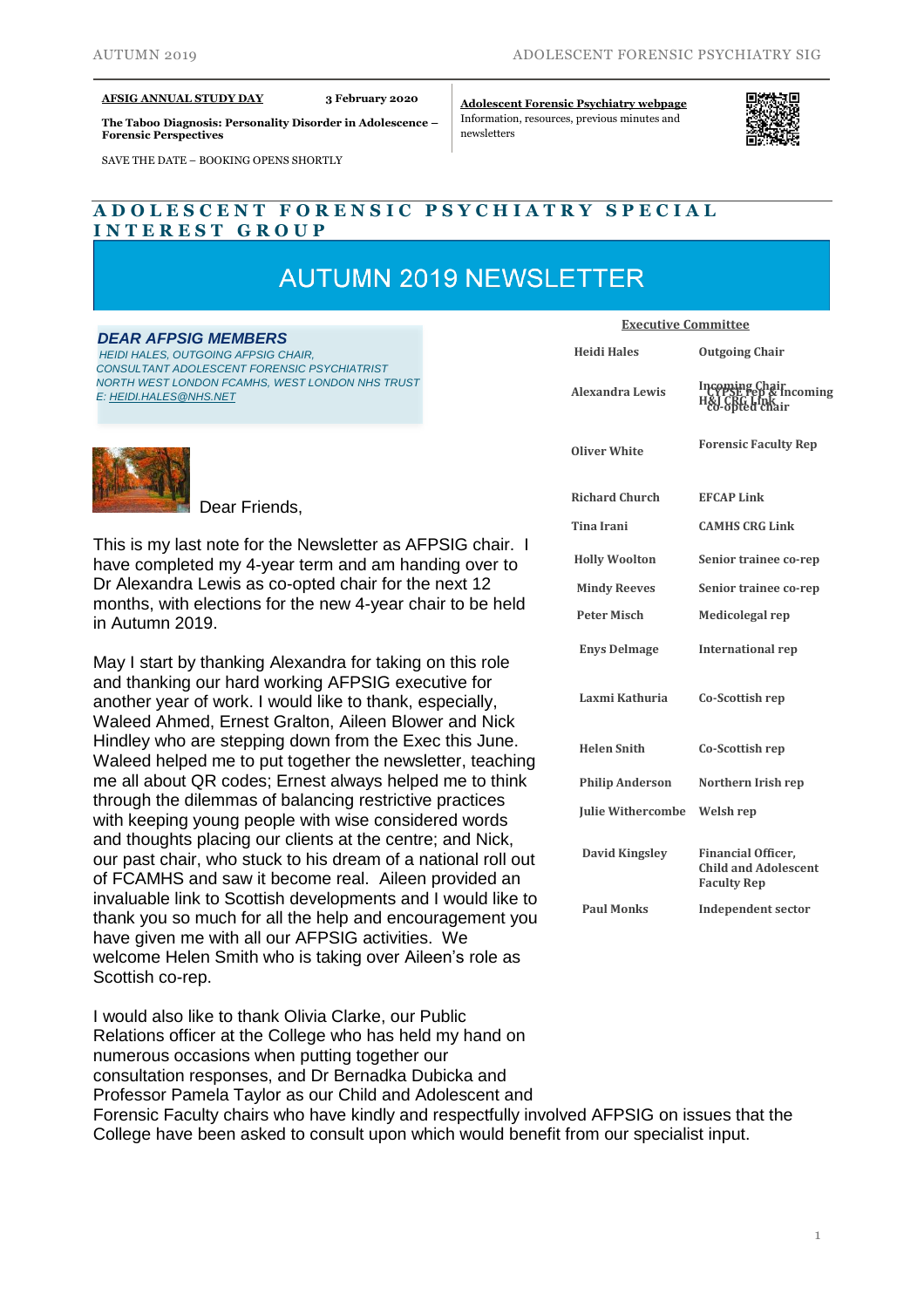Over the last few years the College has been involved in discussions around restrictive practices, giving evidence to the Human Rights Subcommittee at Westminster, with CQC and HMIPP. We have been balancing the dilemmas of how to respect each young person's Human Rights alongside the need to keep everyone safe. These discussions can be heated but they need to continue to ensure that we keep these issues and challenges at the forefronts of our minds. We have a role to stand up for the needs of our client group, but also to ensure that we and our colleagues have the resources and procedures needed to continue the work safely.

Going forward I welcome Alexandra to the role and look forward to fresh thinking and directions. There will be elections for a 4-year chair, held in the Autumn. It will be advertised in September. Please look out for this and consider if you want to stand. If you have any questions do contact me, Alexandra or anyone else on the AFPSIG executive. And, of course, look out for the ballot papers and have a say in our next chair. Tina Irani has joined the executive and we are looking for others. If you are interested – please contact Alexandra (alexandra.lewis@nhs.net).

We were unable to book our annual study day this autumn as we were too late to book a room in the college. We considered holding it outside College but this would have made the day £50 more expensive and so have opted to hold our 2019 **Annual Study Day on 3 February 2020** instead. We will be thinking about **emerging personality disorder in adolescent forensic settings** Cost will be £95. Do join us.

We will then have our annual study day for 2020 in November. The topic for this will be Age of Criminal Responsibility. If you are interested and want to be part of the arranging committee please step forward and contact Alexandra.

And so, I sign off as chair. Heidi

*INTRODUCTION TO THE NEW CHAIR*



*DR ALEXANDRA LEWIS CONSULTANT FORENSIC AND CHILD & ADOLESCENT PSYCHIATRIST*

It is a pleasure to take over the role of Chair of the Adolescent Forensic Psychiatry Special Interest Group (AFPSIG). I would like to thank Heidi for

the splendid job she has done during her tenure and acknowledge the huge amount of time, energy and goodwill she put into the role. She leaves big shoes to fill!

The AFPSIG is one of the longest established SIGs of the RCPsych and a change of chair seemed like a timely opportunity to pause and reflect on what has been achieved in our speciality, the role that the AFPSIG has played in this and its aims moving forward.

I and the other members of the AFPSIG Executive had thoughtful discussions throughout August 2019 on these points, which I have summarised below.

### 1) The power of speaking collectively

We feel proud of how much has been achieved for our cohort of young people over the last 15- 20 years. Things have changed considerably since AFPSIG's inception. We now have national networks of medium & low secure adolescent units, a network of regional community based FCAMH services, a Managed Clinical Network for health workers within the Youth Secure Estate (YSE) in England, an expansion of attachment and trauma informed approaches to case management within the YSE and expanding Youth Liaison & Diversion services in England. There is much more equality of provision and consistency in approach compared with the past. Although there is less extensive provision in terms of secure health beds in the devolved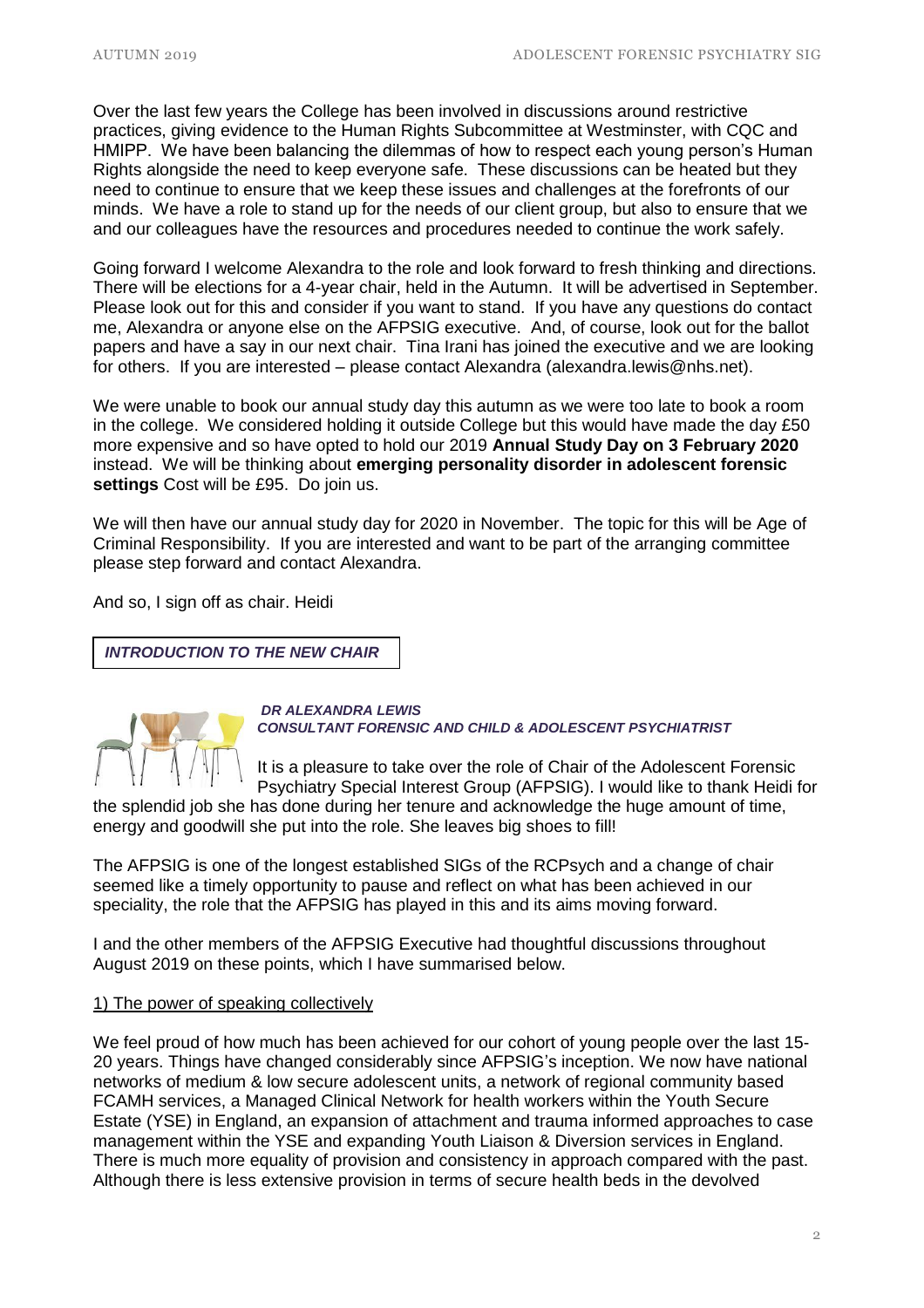nations, there have been important developments in there too including revision of the age of criminal responsibility in Scotland, the Enhanced Case Management Project in Wales and the development of community FCAMHS in Northern Ireland.

All this is in no small part due to the influence of AFPSIG members using their voices collectively as well as individually to increase awareness of gaps in provision and highlight examples of good practice.

Yet, the gains made are not set in stone and there are continual pressures for service 'optimisation' and reorganisation (ie cuts). Our services are expensive and our clients, though vulnerable and needy, tend not to evoke sympathy in the same way that other young people do.

We agreed that the SIG has an important role to play to ensure that the gains made are consolidated and continue to progress. If we don't speak up as a SIG, who will speak in our place?

Our individual experiences demonstrate that it can be hard to get 'air-time' about our cohort of young people in meetings where everyone else in the room works with adult offenders or generic CAMHS. Speaking collectively as AFPSIG gives our voices much needed volume.

### 2) Sharing of expertise

The national commissioning of services has done much to improve equality of provision around England. However, it is still the case that practice is better in certain areas than others (eg autism) and that there is a need for timely sharing of expertise and skills. Adolescent forensic psychiatry services are not equally good at everything.

Coming together regularly as a SIG to share learning and discuss perspectives provides a framework for this to occur. The study days and training events run by the SIG have all been very well attended and received by adolescent forensic psychiatrists, and also by psychiatrists from other specialities. It therefore seems as though there is demand for these educational events to continue.

On that note, our next educational event will **'The Taboo Diagnosis: Personality Disorder in Adolescence. Forensic Perspectives** and will be held **on 3rd February 2020** at Royal College of Psychiatrists. Places cost £95 (see AFPSIG website for more details).

### 3) Encouraging future generations of forensic adolescent psychiatrists

I was concerned for a while that younger psychiatrists were not interested in forensic adolescent psychiatry anymore and about what this might mean for the sustainability of our speciality. However, when I spoke at a forensic psychiatry trainees' conference, many young psychiatrists came up to me and were eager to learn more.

It seems that the enthusiasm for the speciality is still there, but pathways to obtain dual training remain disappointingly challenging to navigate.

Manpower planning is going to be critical to the sustainability and future success of our speciality. This is an area that the SIG is very well placed to address - and perhaps need to begin to do with some imperative.

#### 4) Developing the evidence base

There is relatively little clinical research currently being undertaken by adolescent forensic psychiatrists in the UK. Whilst we all seek to base our day to day practice on evidence-based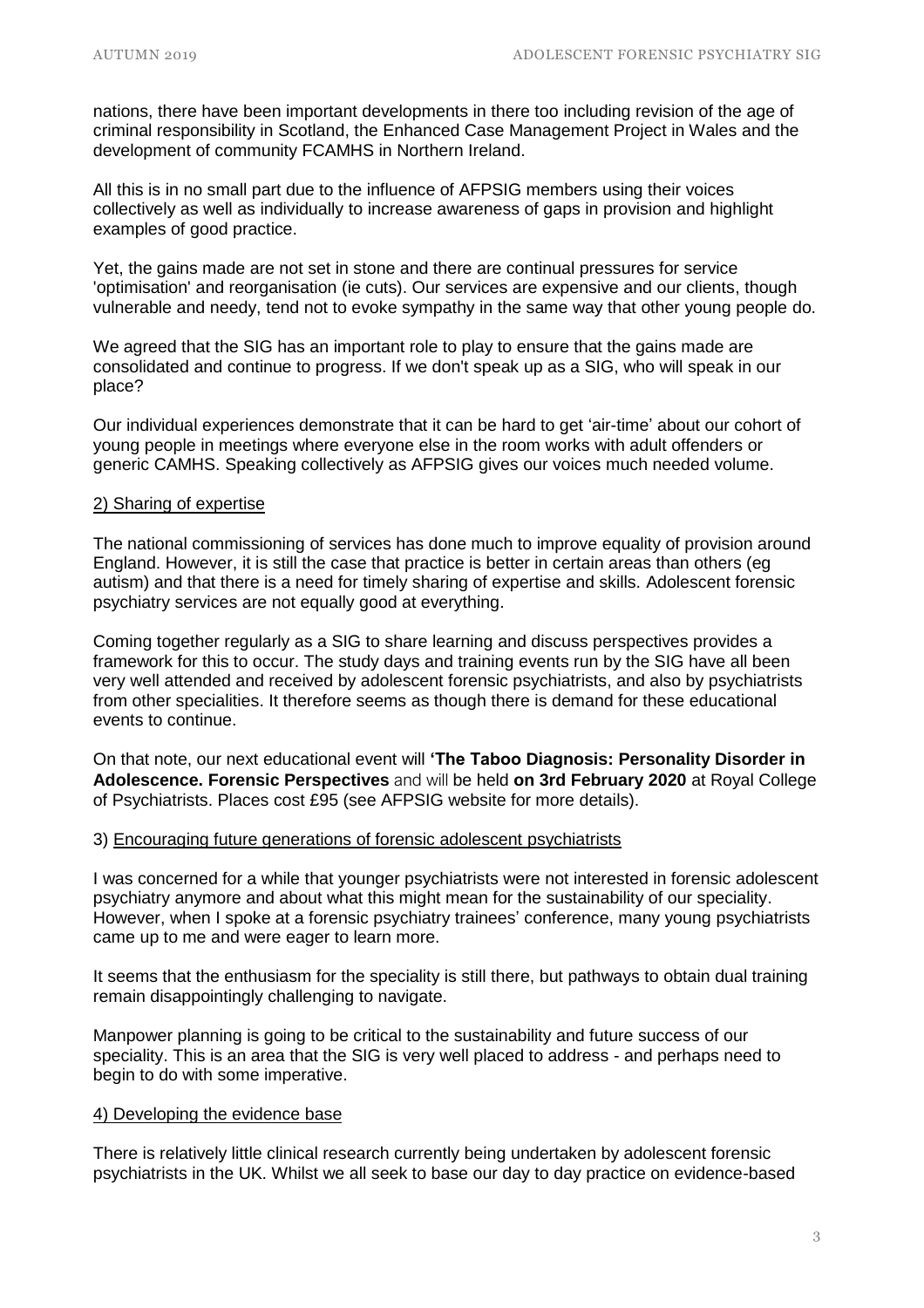assessments and interventions, the mismatch between demand and resource unfortunately means that we tend to have little spare capacity to undertake research and extend the existing evidence base.

The AFPSIG Executive agreed that this is a priority area and that the SIG can play a valuable role in encouraging research in this area. Many members of the SIG were interested in supporting and collaborating with such research. To this end, we have an exciting development in the pipeline which we look forward to announcing shortly.

Taking all the above points together, we concluded that there remains an ongoing role for AFPSIG and a willingness from Exec members, despite their many competing demands, to support it in the future.

We are an energetic and feisty SIG with a friendly, collegial ethos. We very much welcome new members and ideas. Please visit our webpage and sign up!



**What's been on my mind?**

# **CONSULTATION** - **Reducing the Need for Restraint and Restrictive Intervention**

[https://assets.publishing.service.gov.uk/government/uploads/system/uploads/attachment\\_data/fi](https://assets.publishing.service.gov.uk/government/uploads/system/uploads/attachment_data/file/812435/reducing-the-need-for-restraint-and-restrictive-intervention.pdf) [le/812435/reducing-the-need-for-restraint-and-restrictive-intervention.pdf](https://assets.publishing.service.gov.uk/government/uploads/system/uploads/attachment_data/file/812435/reducing-the-need-for-restraint-and-restrictive-intervention.pdf)

AFPSIG members have been working with members of the Child & Adolescent Faculty to develop a collective response to this publication. Submission date 22nd September 2019

### **Provider announced for first Secure School**

In July 2019, Oasis Charitable Trust, has been announced as the operator of the first Secure School in England. It is scheduled to open in late 2020 on the site of Medway Secure Training Centre in Kent. Secure schools are an exciting innovation for England and are intended to put education at the heart of youth custody. They will be jointly inspected by Ofsted and the Care Quality Commission, and will offer a fully integrated approach to education, care and health.

We've waited a long time for this. Kudos to those at the top of NHS England, Department for Education and Ministry of Justice for the huge efforts put in to bring this to fruition.

https://www.gov.uk/government/news/global-education-charity-to-run-uk-s-first-secure-school

# **APPGA Report into 10 years of Autism Act**

It is 10 years since the launch of the Autism Act (2009) and the All-Party Parliamentary Party Review for Autism (APPGA) has conducted a review into its impact. This included an inquiry (7 May 2019) into the impact on Access to Justice for people with autism at which Alexandra Lewis gave evidence. The final APPGA report was published on  $9<sup>th</sup>$  September 2019 and is available at www.autism.org.uk

It found that there have been some improvements, but these are not consistent across all regions and significant areas of deficit remain.